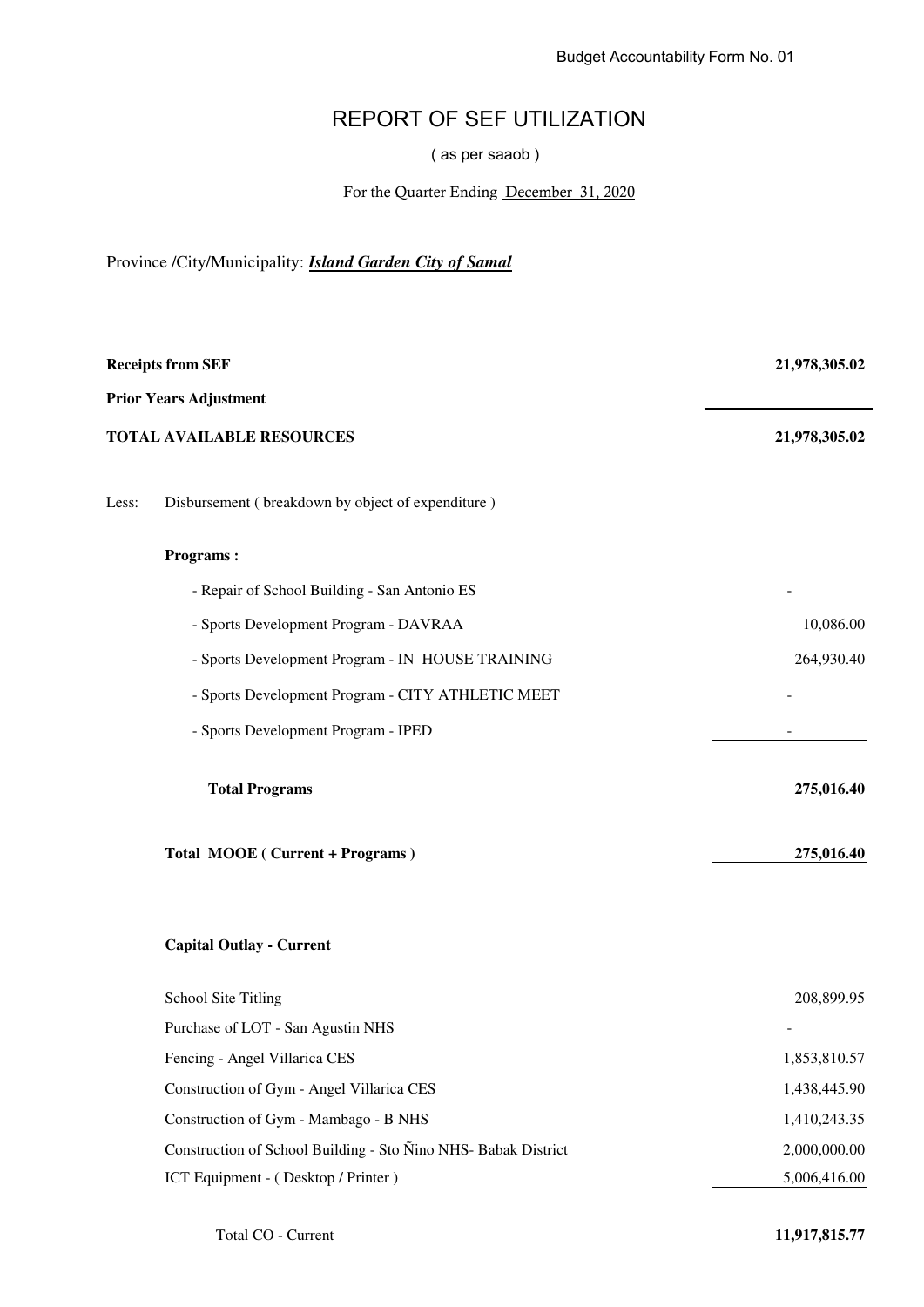## **Capital Outlay - Continuing**

| Construction of Multi - Purpose Hall - San Agustin ES                          |              |
|--------------------------------------------------------------------------------|--------------|
| Construction of School Stage w/ Roofing - Catagman ES                          | 2,633.00     |
| Office Equipment - DAVRAA                                                      |              |
| Sports Equipment                                                               |              |
| Land Titling of School Site - 2016                                             |              |
| Perimeter Fence - Camudmud ES                                                  |              |
| Perimeter Fence - Gamban NHS                                                   |              |
| Perimeter Fence - San Agustin ES                                               |              |
| Perimeter Fence - Cogon ES (Talicud Island)                                    |              |
| Perimeter Fence - Limao ES                                                     |              |
| Water System Development - Nieves Villarica NHS                                |              |
| Completion of Comfort Rooms - Adecor ES                                        |              |
| Water Development facilities - Angel Villarica CES - 2017                      | 5,010.00     |
| Electrification Projects for Schools - 2017                                    |              |
| Purchase and Installation of Electric Pole Trans.- Nieves Villariva NHS - 2017 |              |
| Improvement of Various School Lightning - 2016                                 |              |
| Elect. Of Trans. And Purchase of Post & Acessories - 2016                      |              |
| Completion of 2 Classroom Building - Tagbay ES                                 |              |
| Construction of Covered Court - Angel Villarica CES                            |              |
| Rehab. Of H.E. Building - Angel Villarica CES                                  |              |
| Improvement of School Bldg. H.E.- Sta. cruz NHS (Talicud)                      |              |
| Construction of School Building - Buhangin NHS / Ext. of Anonang NHS           | 35,518.03    |
| Construction of School Buildings - San Remegio ES                              | 1,451,970.58 |
| Completion of Comfort Rooms - Tambo ES                                         | 68,254.00    |
| Completion of Comfort Rooms - Cogon ES (Talicud)                               |              |
| Completion of Comfort Rooms - Don Esteban Dasalla ES                           |              |
| Construction of Comfort Rooms - Tagbaobo ES                                    |              |
| Construction of Comfort Rooms - San Jose ES                                    |              |
| Construction of Comfort Rooms - San Antonio NHS                                | 67,652.00    |
| Improvement of School Bldg. - Nieves Villarica NHS (lightings) - 2016          |              |